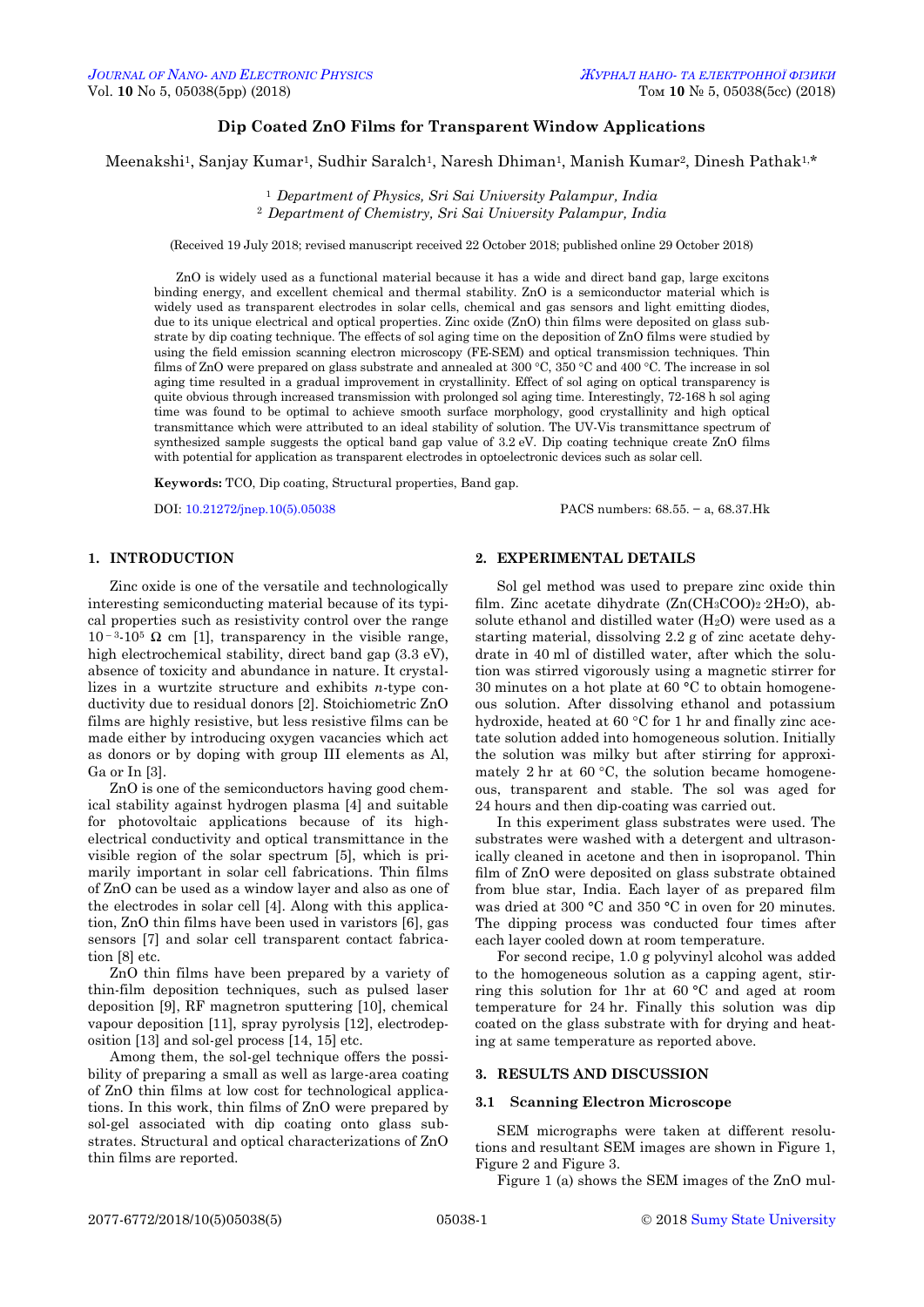tilayer thin film prepared at different temperatures i.e. 300 °C, 350 °C and 400 °C. Sample has been synthesized at 300 °C for 60 min without any additional agent. The surface of the sample is smooth and uniform and a network structure is formed. Micro structural analysis of ZnO thin film sample prepared at temperature 300 °C was carried out using Scanning electron microscope (SEM). The layers do not overlap and there is a light trapping structure on the surface. This structure can enhance the reflection of the sunlight, lengthen the optical distance of the sunlight in the thin film and improve the photoelectric conversion efficiency as compared with the literature [16]. The grains of the thin films have been formed with uniform and loose surface.

During the coalescence stage of the dip coating process, fine particles do not have enough kinetic energy to grow into larger grains [17].



a



b

**Fig. 1** – SEM images of ZnO thin film sample prepared at temperature 300 °C

From the Figure 1 (b) images shows that nanoplates of ZnO have been produced at 300 °C. This behavior may be attributed to the fact that the growth kinetic process of ZnO is slow at low temperatures, so the growth of nano species takes place at higher temperature to obtain different morphological structures. However, rise in reaction temperature results in increase in reaction rate,

so ZnO grains rapidly grow, which leads to formation of nanorods with random orientations at 300 °C.

The morphology evolution of ZnO as influence of temperature is due to nanorods getting squeezed together to form nanoparticles [18]. At higher temperature, 300 °C, nanoplates have been obtained and size of these nanoplates is  $1 \mu m$ . So, the most proper reaction temperature is that which produces uniform size distribution of ZnO nanorods with high aspect ratio of 300 °C as compared with the literature [19]. This creates great amount of ZnO nuclei and limits the crystal growth rate, and then large-scale hexagonal ZnO particles were produced. The grain size of the film vary between  $1-6 \mu m$ . So, the most proper reaction temperature is that which produces uniform size distribution of ZnO nanorods with high temperature as compared with the literature [20].

Figure 2 (a) suggest SEM images of the ZnO thin films sample prepared at temperature 350 °C. Figure 2 (a) shows granular like shape of the grains. Effectively, the as-prepared film produces the appearance of a gra nular structures composed of small grains that appear somehow aggregated with porosity around. The growth of unsymmetrical ZnO rod having large surface area which or that can be seen in SEM micrograph and this was comparable





**Fig. 2** – SEM image of ZnO thin film sample prepared at temperature 350 °C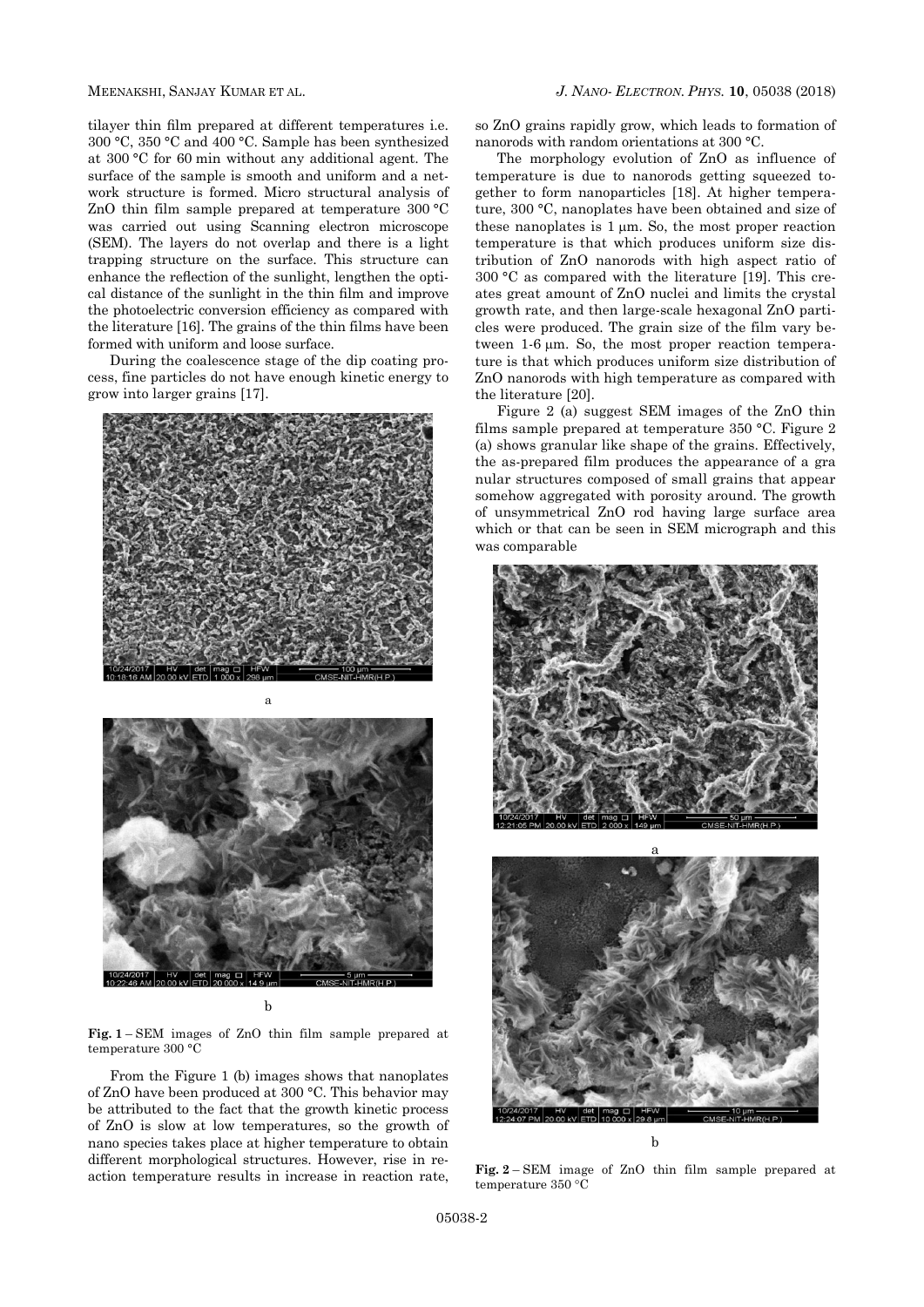with literature [21]. Figure 2 (b) show the image of sample prepared at 350 °C for 2 hr without any additional agent. The SEM images of the ZnO thin film prepared with different reaction times are presented below in Figure 3 (b). It can be seen that the morphology of the ZnO structures prepared by different temperatures showed similar spindle-shaped/flower structures having size  $5.38 \mu m$ . That is, the reaction time had little effect on the morphology of the product. This image appears as a large area of spindle ZnO. The morphologies of ZnO nanostructure are diverse from each other. The density of ZnO nano crystal is relatively low, only little spindly crystal reunited into flower in the present concentration which we used in our experiment. When concentration is little higher, the density of ZnO nano crystals are appropriately, they are clearly visible as compared with the literature [22].

Surface morphology of ZnO thin film capped with polyvinyl alcohol is shown in Figure 3 (a and b). From the Figure 4 in the picture their morphology is not homogeneous. Even the appearance of the films does not look good, their surface is not uniform and there are many cracks and bubbles as compare with the literature [23]. The ZnO nanoparticles are clearly seen. The size of these spheres is





b

**Fig. 3** – SEM image of ZnO thin film sample prepared at temperature  $400^{\circ}$ C (With capping agent)

 $2.36 \mu m$ . Thus, capping agent affect the size of grains. Figures 3 (a) and (b) depict the SEM images of ZnO nanostructure with PVA as a capping agent annealed at temperatures  $400 \degree C$ , respectively. With increasing annealing temperatures, the grain growth is observed in both samples as compared with the literature [24]. From micrograph, it is observed that growth of small square shape. Such type of square slabs in ZnO thin films are also observed by L. Znaidi et al. [25].

Table 1 show the grain size and shape of ZnO thin film which was deposited at different annealing temperatures.

#### **3.2 UV-VIS Spectroscopy**

Ultraviolet-Visible spectroscopy is used to analyze materials in the UV (200 to 400 nm) and visible (400 to 800 nm) region of the electromagnetic spectrum. UV-VIS transmittance characterization was used on ZnO thin film to investigate their optical properties. UV Spectrophotometer is employed in this work to characterize the optical properties of the fabricated samples. In this work we used to scan the samples in the wavelength range of 200-800 nm as shown in Figure 4.

**Table 1** – Grain shape and size of ZnO thin films deposited at different annealing temperatures

| $N_{\! \! \varrho}$ | Sample Condition                                                          | Shape              | Size              |
|---------------------|---------------------------------------------------------------------------|--------------------|-------------------|
|                     | prepared at Nanoplates<br>Sample<br>300 °C                                |                    | $1 \mu m$         |
| $\overline{2}$      | Sample<br>prepared<br>350 °C                                              | at Flower<br>shape | like $5.38 \mu m$ |
| 3                   | Sample<br>prepared at Spherical<br>$400 °C$ (With capping shape<br>agent) |                    | $2.36 \mu m$      |





As we noted that ZnO thin film shows not very good uniformity, but good surface passivation and chemical stability. Higher ZnO concentration in the solutions will promote aggregation to affect UV absorption and scatter visible light. This sample did not show intense absorption bands in this UV-Vis region, which indicates that the presence of ZnO in the thin film modified the optical properties.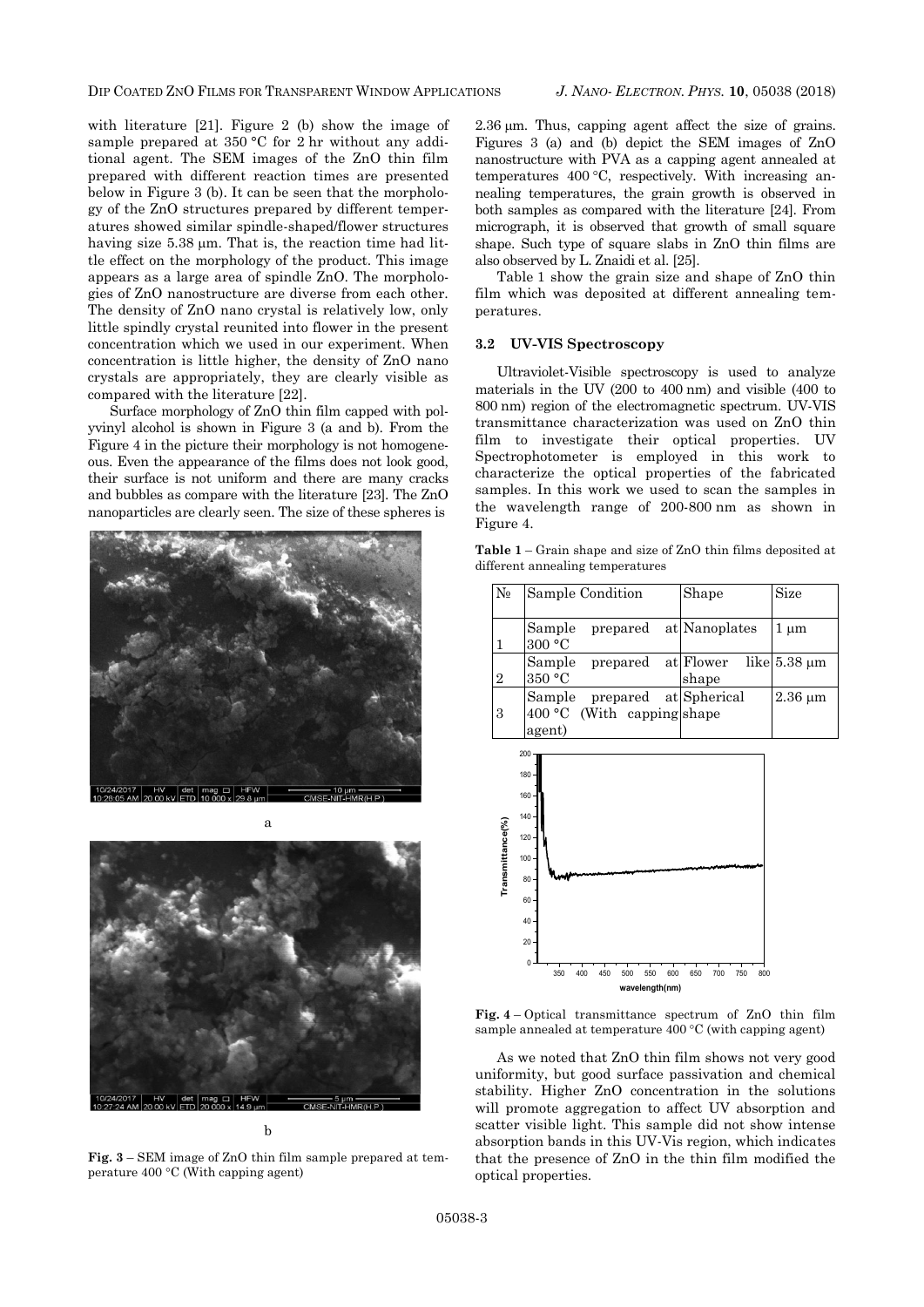The optical band gap energy *E<sup>g</sup>* and absorption coefficient  $\alpha$  is related by the equation (Tauc, 1970) [26].

$$
(\alpha h \nu)^2 = A(h \nu - E_g)
$$

Where  $\alpha$  is the absorption coefficient,  $\alpha$  is the constant, h is the Planck's constant, *hν* is the photon energy, *E<sup>g</sup>* is the optical band gap energy. The plot of square of the absorption coefficient vs. photon energy of the films prepared by different annealing temperatures is shown in the Figure 5, Figure 6 and Figure 7.

The energy gap  $E_g$  of the samples were evaluated from the intercept of the linear portion of the each curve for different annealing temperature with the *hν* in X-axis.

Figure 5, 6, and 7 shows the relation between absorption edges  $(ahv)^2$  for PVA capped ZnO thin film as a function of photon energy *hν*. At extension of the curve to the value  $(\alpha h v)^2 = 0$ , we get the direct band gap of the zinc oxide thin film. The band gap energy *E<sup>g</sup>* of PVA capped ZnO thin film is found to be 3.17 eV [27, 28]. The increase of transmission with increasing concentration can be due to a more enhanced crystallinity at higher precursor concentration and/or a decreasing optical scattering caused by densification of film crystallites. As the concentration increased, the grain size is also increased, and the grain boundary density of a film is decreased; therefore, the scattering of carriers at grain boundaries is decreased. The higher transmission



**Fig.**  $5 - \text{Typical } (ahv)^2$  vs  $(hv)$  shows optical band gap of sample annealed at 300 °C temperature



**Fig.**  $6 - \text{Typical } (ahv)^2$  vs  $(hv)$  shows optical band gap of sample annealed at 350 °C temperature



**Fig.** 7 – Typical  $(ahv)^2$  vs  $(hv)$  shows optical band gap of sample annealed at 400 °C temperature

**Table 2** – Grain shape and size of ZnO thin films deposited at different annealing temperatures

| No             | Annealing Tem-<br>perature (°C)                  | Transmittance<br>(%) | Band<br>Gap (eV) |
|----------------|--------------------------------------------------|----------------------|------------------|
|                | 300 °C                                           | < 60 %               | 3.23             |
| $\overline{2}$ | $350\,^{\circ}\mathrm{C}$                        | < 60 %               | 4.11             |
| 3              | 400 °C<br>with<br>capping<br>agent<br><b>PVA</b> | $< 80\%$             | 3.17             |

reveals the impacts of precursor concentration on the optical property [29, 30].

It is observed that band gap is tuned in reasonable limit with capping agent and annealing temperatures 3.17-4.11 eV. Transparency as large as 80 % is achieved which is quite encouraging by this low cost method [28]. Table 2 gives values of *E<sup>g</sup>* of the films deposited at different annealing temperatures.

Above studies suggest the suitability of ZnO transparent layers for optoelectronic applications. Dip coating looks a suitable low cost method for the deposition of such oxide layers, which has potential to scale up to industry level.

# **4. CONCLUSION**

ZnO thin films have been grown on glass substrates by dip coating technique and film have been characterized for optical and structural measurements. All the films exhibit high transmittance in the range of 300 nm to 800 nm thus making the films suitable for optoelectronic devices, for instance as window layers in solar cells. It is clear from the SEM micrograph that the ultrathin flake-like nanostructures have grown on layer. ZnO nanoplatelets or nanoflakes like structure were formed on adding specific amount of zinc acetate dehydrated in the above precursors. In addition, network like porous structure was obtained because of low temperature growth. The film surface is not uniform and there are many cracks and bubbles. The sample which is prepared by zinc acetate dehydrated and potassium hydroxide 300 °C shows nanorods like structure and small grain. The other sample which is at  $350 \degree C$  shows spindle like morphology of the sample, prepared by dip